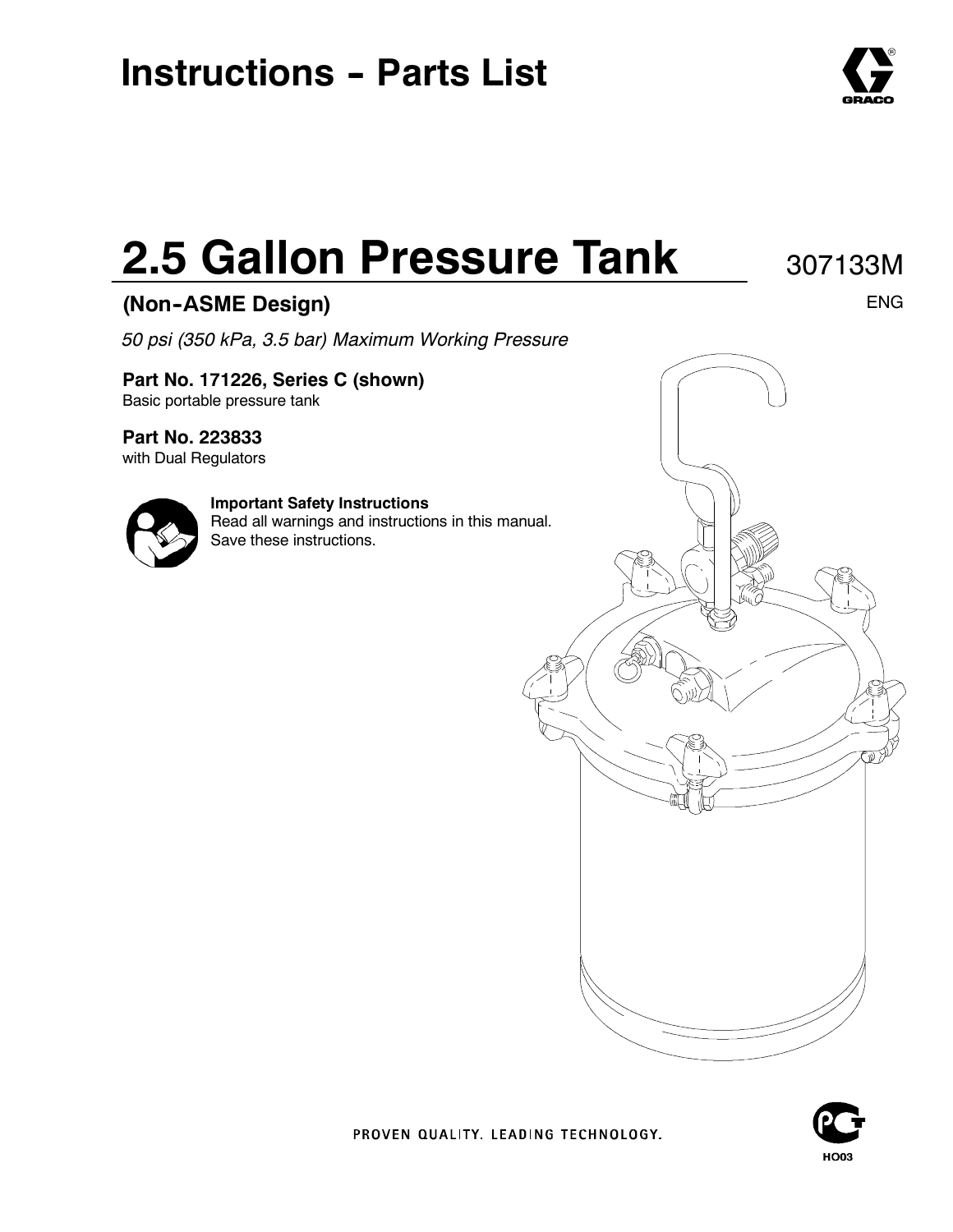# **Table of Contents**

# **Symbols**

**Warning Symbol**

## **WARNING**

This symbol alerts you to the possibility of serious injury or death if you do not follow the instructions.

### **Caution Symbol**

## **CAUTION**

This symbol alerts you to the possibility of damage to or destruction of equipment if you do not follow the corresponding instructions.

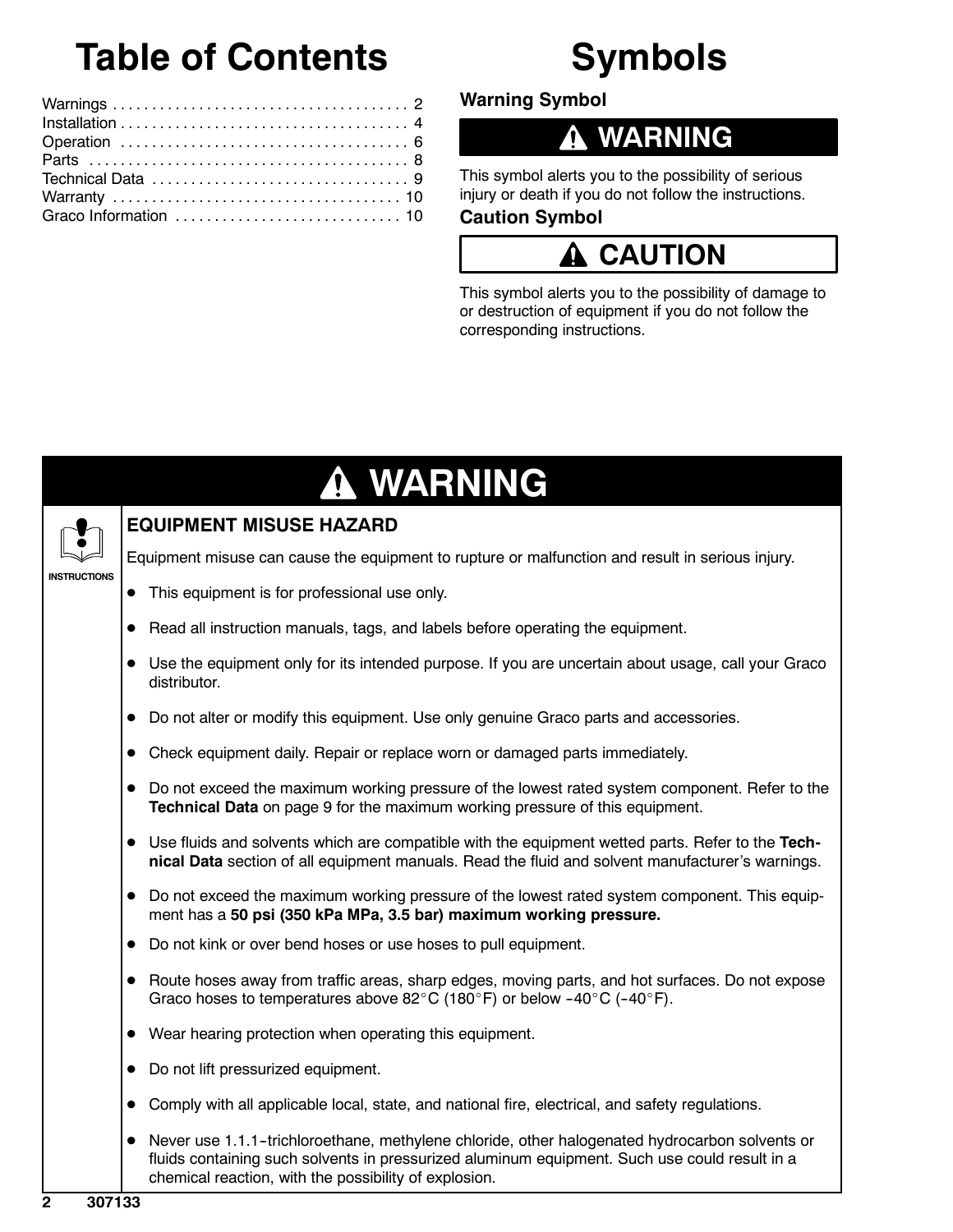|   | A WARNING                                                                                                                                                                                                             |
|---|-----------------------------------------------------------------------------------------------------------------------------------------------------------------------------------------------------------------------|
| ▥ | PRESSURIZED EQUIPMENT HAZARD                                                                                                                                                                                          |
|   | Spray from the gun, hose leaks, or ruptured components can splash fluid in the eyes or on the skin<br>and cause serious injury.                                                                                       |
|   | Do not stop or deflect fluid leaks with your hand, body, glove, or rag.<br>$\bullet$                                                                                                                                  |
|   | Follow the Pressure Relief Procedure on page 6 whenever you: are instructed to relieve the<br>$\bullet$<br>pressure; stop spraying; clean, check, or service the equipment; and install or clean the fluid<br>nozzle. |
|   | Tighten all the fluid connections before operating the equipment.<br>$\bullet$                                                                                                                                        |
|   | Check the hoses, tubes, and couplings daily. Replace worn, damaged, or loose parts immediately.<br>$\bullet$<br>Permanently coupled hoses cannot be repaired; replace the entire hose.                                |
|   | <b>FIRE AND EXPLOSION HAZARD</b>                                                                                                                                                                                      |
|   | Improper grounding, poor ventilation, open flames or sparks can cause a hazardous condition and<br>result in a fire or explosion and serious injury.                                                                  |
|   | Ground all equipment in the work area. Refer to Grounding on page 4.                                                                                                                                                  |
|   | If there is any static sparking or you feel an electric shock while using this equipment, stop spray-<br>$\bullet$<br>ing immediately. Do not use the equipment until you identify and correct the problem.           |
|   | Provide fresh air ventilation to avoid the buildup of flammable fumes from solvents or the fluid<br>being sprayed.                                                                                                    |
|   | Keep the spray area free of debris, including solvent, rags, and gasoline.<br>$\bullet$                                                                                                                               |
|   | Electrically disconnect all equipment in the spray area.                                                                                                                                                              |
|   | Extinguish all open flames or pilot lights in the spray area.<br>$\bullet$                                                                                                                                            |
|   | Do not smoke in the spray area.                                                                                                                                                                                       |
|   | Do not turn on or off any light switch in the spray area while operating or if fumes are present.                                                                                                                     |
|   | Do not operate a gasoline engine in the spray area.<br>$\bullet$                                                                                                                                                      |
|   | Keep a fire extinguisher in the work area.<br>$\bullet$                                                                                                                                                               |
|   | <b>TOXIC FLUID HAZARD</b>                                                                                                                                                                                             |
|   | Hazardous fluid or toxic fumes can cause serious injury or death if splashed in the eyes or on the skin,<br>inhaled, or swallowed.                                                                                    |
|   | Know the specific hazards of the fluid you are using.                                                                                                                                                                 |
|   | Store hazardous fluid in an approved container. Dispose of hazardous fluid according to all local,<br>state and national guidelines.                                                                                  |
|   | Always wear protective eyewear, gloves, clothing and respirator as recommended by the fluid and<br>solvent manufacturer.                                                                                              |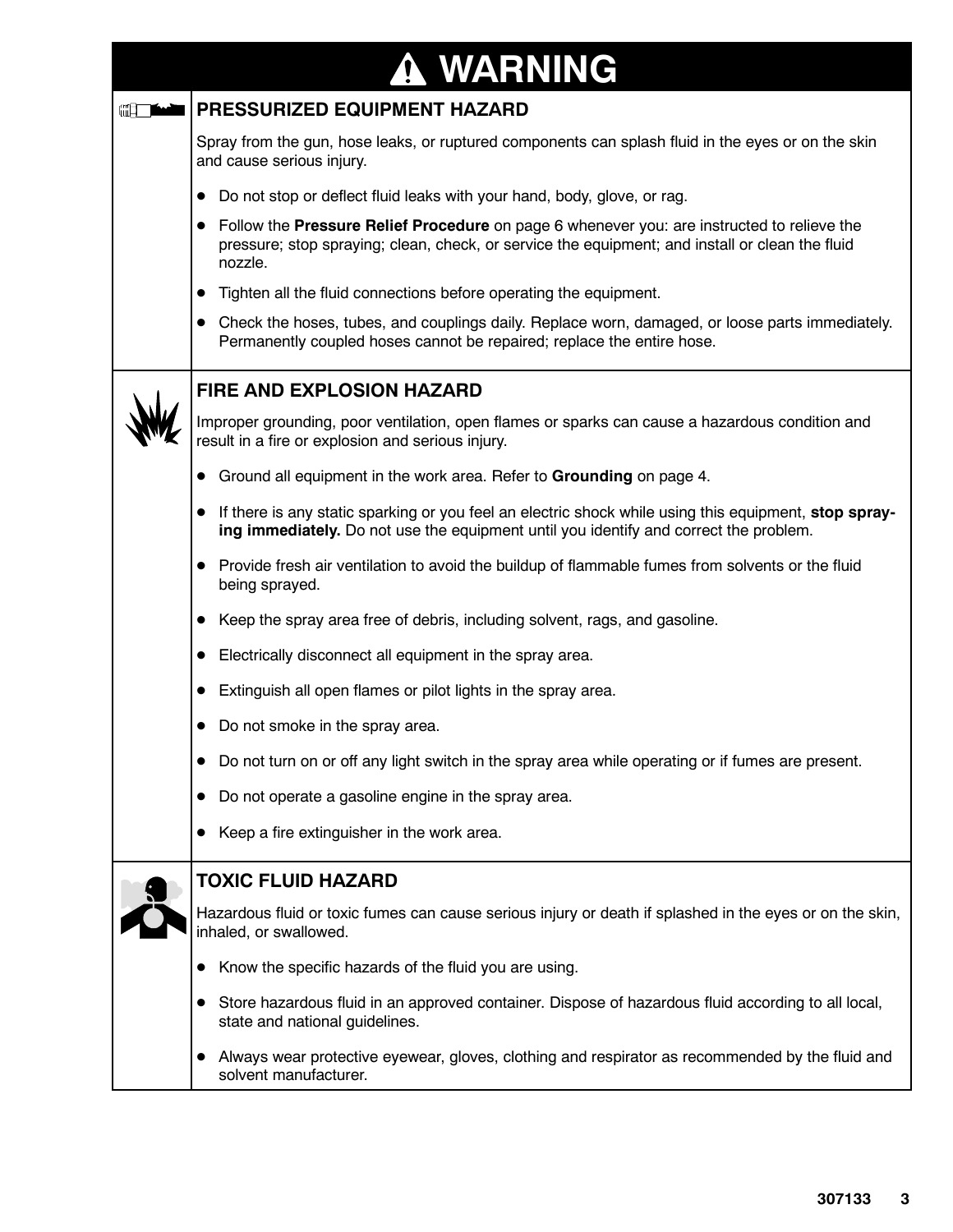# **Installation**

## **Grounding**

#### **WARNING** <mark>↑</mark>



## **FIRE AND EXPLOSION HAZARD**

Before operating the pump, ground the system as explained below. Also read the section **FIRE AND EXPLOSION HAZARD** on page 3.

- 1. *Pump:* connect the ground wire (A) firmly to a metal part of the tank such as the base of the carry handle (B). Connect the other end of the wire to a true earth ground. See Fig. 1. Order Part No. 237569 Ground Wire and Clamp.
- 2. *Air compressor:* according to the manufacturer's recommendations.
- 3. *Object being sprayed:* according to local code.
- 4. *All solvent pails used when flushing*, according to local code. Use only metal pails, which are conductive. Do not place the pail on a non-conductive surface, such as paper or cardboard, which interrupts the grounding continuity.

5. *To maintain grounding continuity when flushing or relieving pressure*, always hold a metal part of the gun firmly to the side of a grounded metal pail, then trigger the gun.

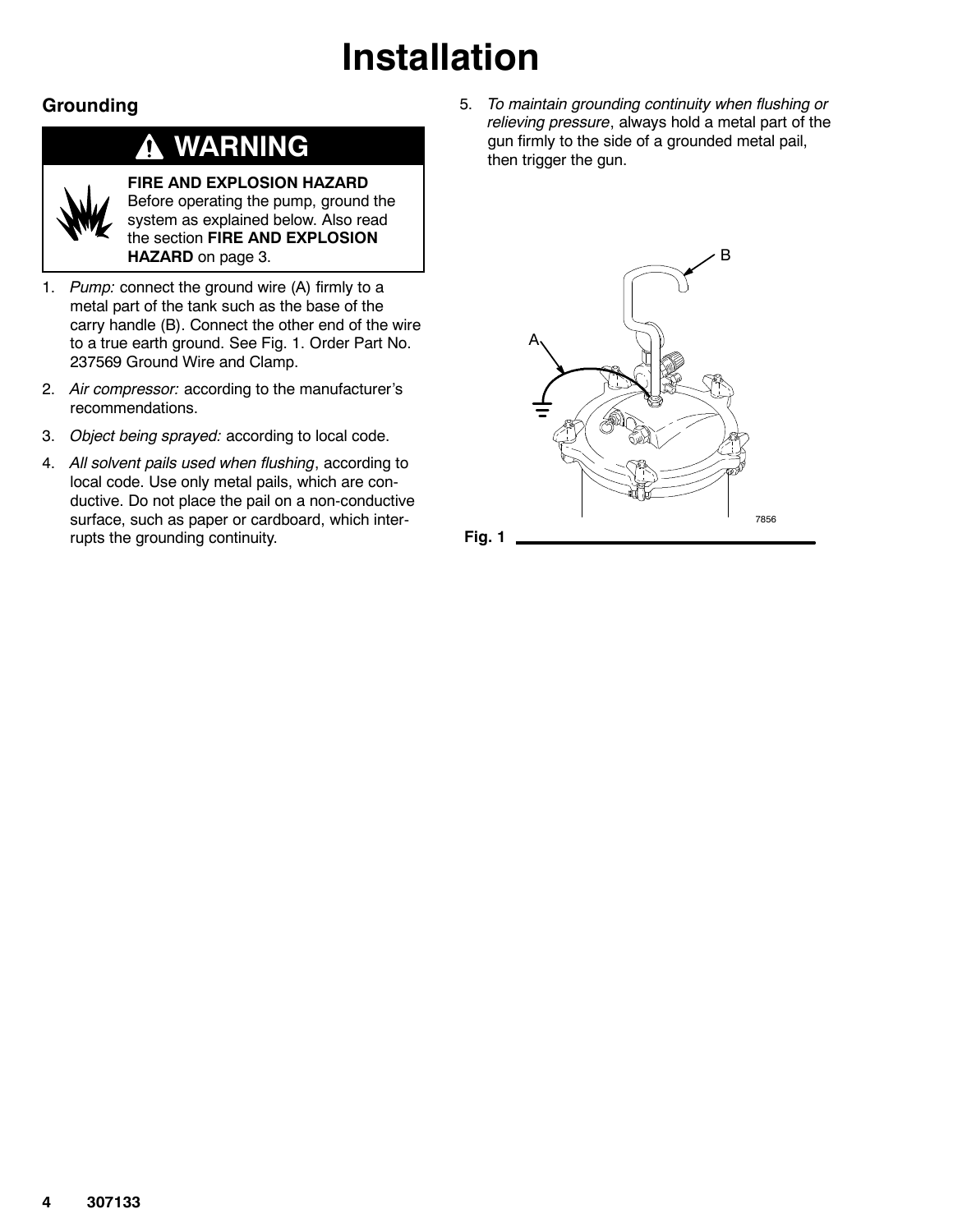# **Installation**





#### **About the single-regulated tank (Model 171226)**

When the air pressure to the tank and the spray gun atomizing air are controlled by one regulator, the same pressure is delivered to both.

#### **About the dual-regulated tank (Model 223883)**

For separate control of the atomizing air, a separate atomizing air regulator for the tank is supplied. See **To add an air atomizing regulator**, below.

**NOTE:** Use thread sealant on all male threads.

#### **All tanks**

Install an air filter upstream from the regulator to remove dirt and moisture from your air supply.

Screw the riser tube (E) into the pipe fitting on the bottom side of the tank cover. See Fig 1.

#### **Single-regulated tank**

Assemble the air regulator (9) as shown in Fig 2. Screw the regulator assembly into the port marked AIR on the tank cover.

Screw the handle (A) and the nut (C) onto the cover, and tighten them securely. See Fig 1.

Connect an air supply hose to the 1/4 npt air inlet nipple (9d). Connect the gun's air atomizing hose tee fitting (9e). Connect the gun's fluid hose to the adapter (D), at the point marked PAINT. See Fig 1.

#### **To add an air atomizing regulator**

Remove the handle (A) and nut (C). Remove the tank regulator assembly (9) and assemble the second regulator to it as shown in Fig 2.

Screw the dual regulator assembly into the tank cover port marked AIR. Reinstall the handle (A) and nut (C).

Connect the air supply hose to the nipple (9d). Connect gun's air atomizing hose to the nipple (10). Connect the gun's fluid hose to the adapter (D), at the point marked PAINT. See Fig 1.

#### **Install the gun**

Connect the air atomizing and fluid hoses to the gun. See Fig 1.

#### **Grounding**

Ground the sprayer as instructed on page 3 before operating it.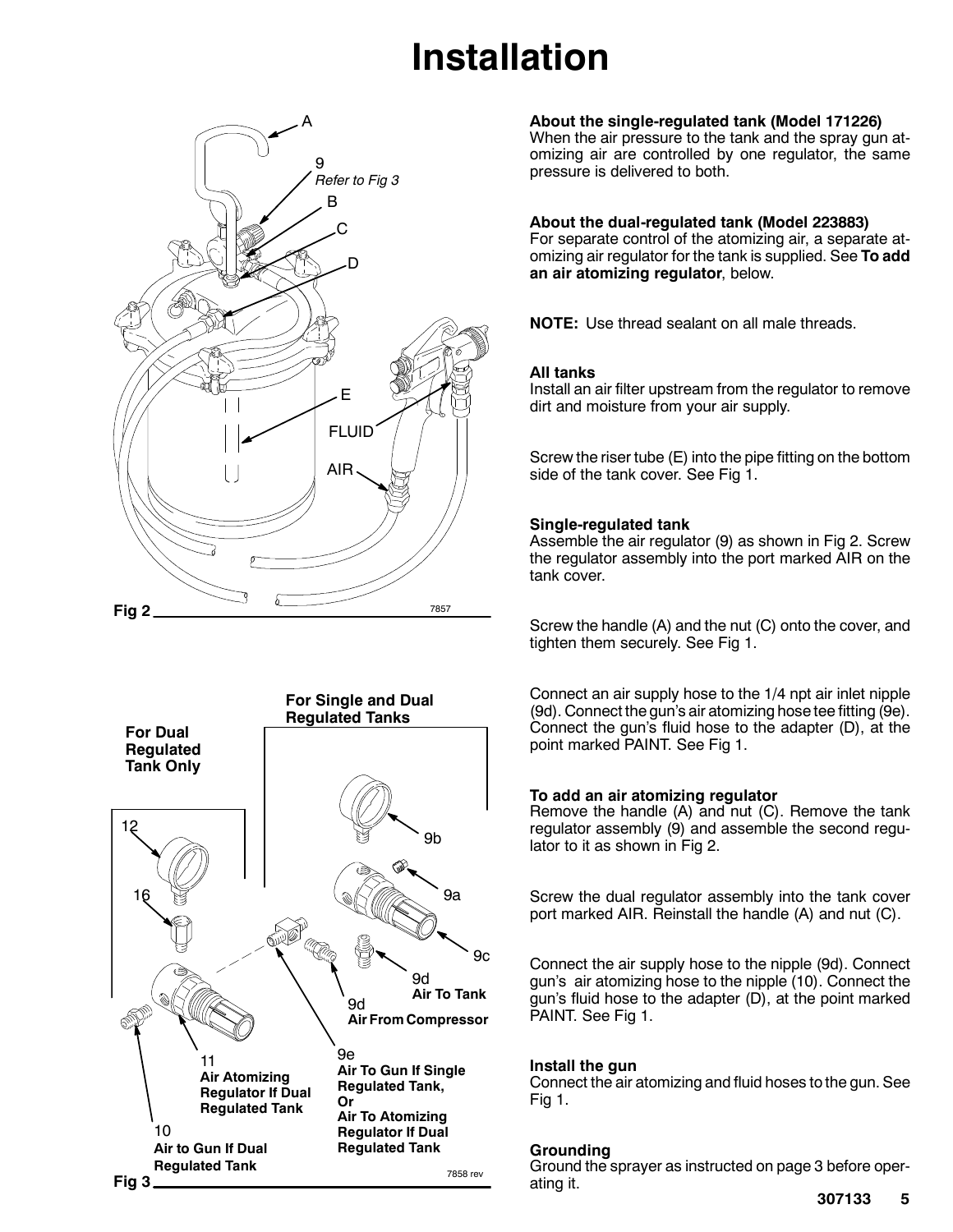# **Operation**

### **Pressure Relief Procedure**

## **WARNING**

### **INJECTION HAZARD**

Fluid under high pressure can be injected through the skin and cause serious injury. To reduce the risk of an

injury from injection, splashing fluid, or moving parts, follow the **Pressure Relief Procedure** whenever you:

- $\bullet$  are instructed to relieve the pressure,
- $\bullet$  stop spraying,
- check or service any of the system equipment,
- $\bullet$  or install or clean the spray tip.
- 1. Shut off the air supply to the tank.
- 2. Open the safety relief valve (1b) by lifting its ring.
- 3. Wait until there is not air escaping through the valve before unscrewing the wing nuts to remove the tank cover.
- 4. Leave the safety valve open until you have reinstalled the cover.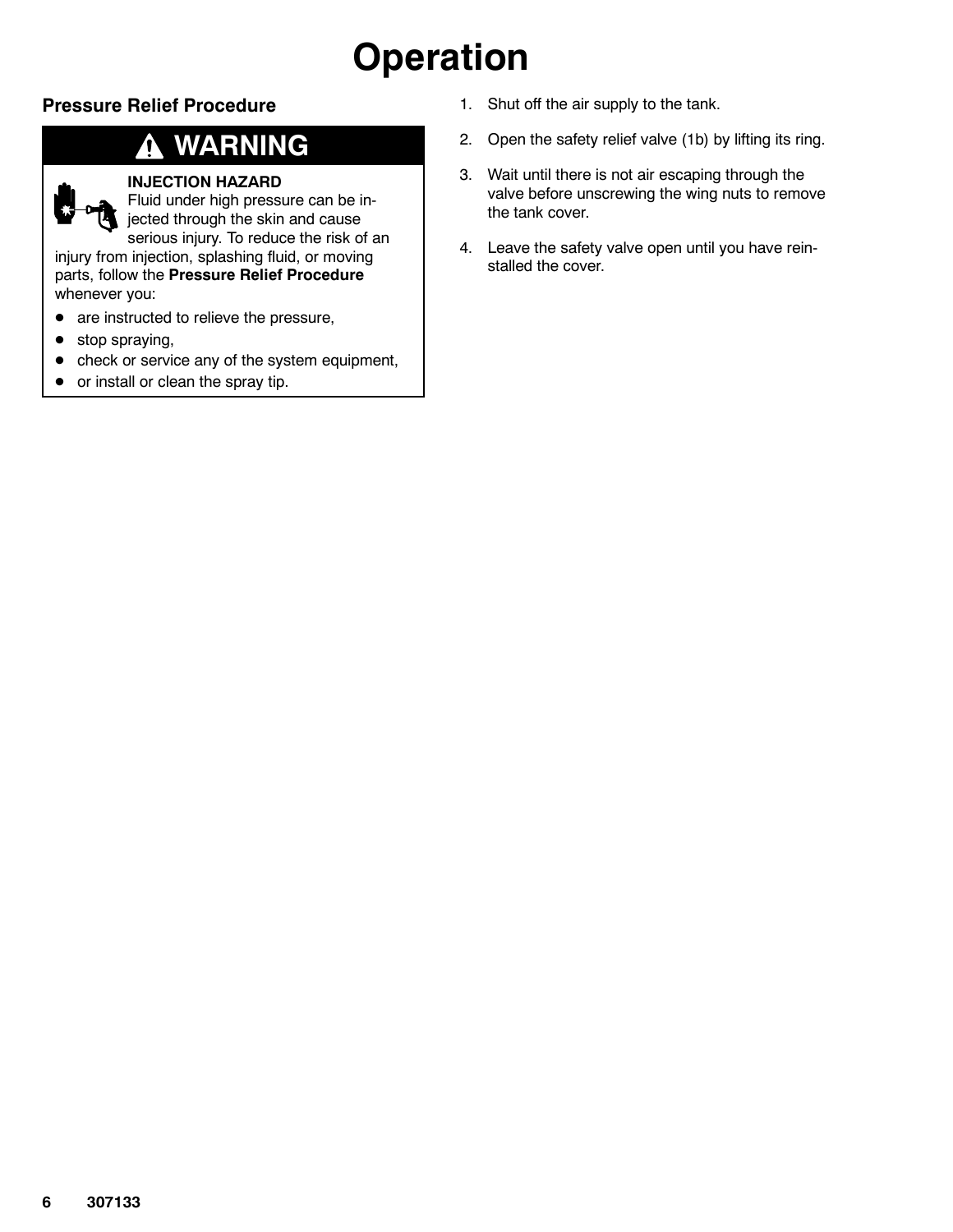# **Operation**

## **WARNING**

To reduce the risk of serious injury whenever you are instructed to relieve pressure, always follow the **Pressure Relief Procedure** on page 6.

### **Prepare the paint or other coating**

Follow the manufacturer's recommendations. Strain the paint to remove particles or sediment that could clog the spray gun and hose.

### **To fill the tank**

Follow the **Pressure Relief Procedure Warning**, above. Loosen the wing nuts and remove the cover (H). Fill the tank with the paint, leaving at least 2 in. (51 mm) between the paint level and the tank cover.

## **CAUTION**

Overfilling or tipping the tank causes the paint to enter the air line and clog the regulator, hose, and gun. Do not exceed the 2.5 gallon tank capacity.

### **Using a one gallon paint can**

A one gallon paint can may be placed inside the pressure tank.

### **Install the tank cover**

Replace the cover and evenly hand tighten the wing nuts. Overtightening the nuts may cause the gasket (1c) to squeeze out. The gasket is needed to properly seal the cover and tank.

### **Adjusting the air regulators**

## **WARNING**

To reduce the risk of overpressurizing the tank, which could result in component rupture and cause serious injury:

Never exceed 50 psi (350 kPa, 3.5 bar) MAXIMUM AIR INPUT PRESSURE to the tank.

Never operate the pressure tank without the tee (9e) in place. The tee acts as a restrictor to limit the air pressure to the tank.

Turn the air regulator knob(s) counterclockwise all the way to off. Turn on the master air supply. Adjust the air regulators to the required pressure. Always use the lowest pressure necessary to obtain the desired results. Lower pressures help reduce spray tip wear.



### **Vertical and horizontal reach**

Do not operate the spray gun more than 10 ft (3.1 m) above the paint tank. Longer lengths of air and paint hose may be used between the pressure tank and the spray gun for greater horizontal working range.

### **Cleaning and maintenance**

Follow the **Pressure Relief Procedure Warning**. Loosen the wing nuts and remove the cover (H). Loosen the retaining ring of the spray gun air cap about three turns. Hold a rag over the air cap and trigger the gun to force the paint back through the hose and into the tank. Empty the tank.

Pour a compatible solvent into the tank.

## **A CAUTION**

Be sure the solvent you use is compatible with the fluid being sprayed and the hose material.

Replace the cover and tighten the wing nuts evenly and securely. Remove the spray gun air cap. Turn on the air supply. Trigger the spray gun into a waste container until clean solvent comes from the gun. Empty the solvent and wipe the inside of the tank and the equipment with a solvent-dampened rag.

Remove the riser tube (E) and clean it thoroughly.

Keep the safety relief valve (1b) clean and in working order. The relief valve is preset and locked and will release air pressure automatically if it exceeds 50 psi (3.5 bar).

## **WARNING**

Check the release pressure of the safety relief valve (1b) weekly. If this setting has changed or it paint comes in contact with the valve, remove and clean the valve thoroughly. If the valve still doesn't work properly, replace it with a new one.

### DO NOT TRY TO RESET THE VALVE.

Keep the bottom of the wing nuts well greased so they will screw down freely.

See the separate instruction manuals for the care and maintenance of the spray gun and air regulators.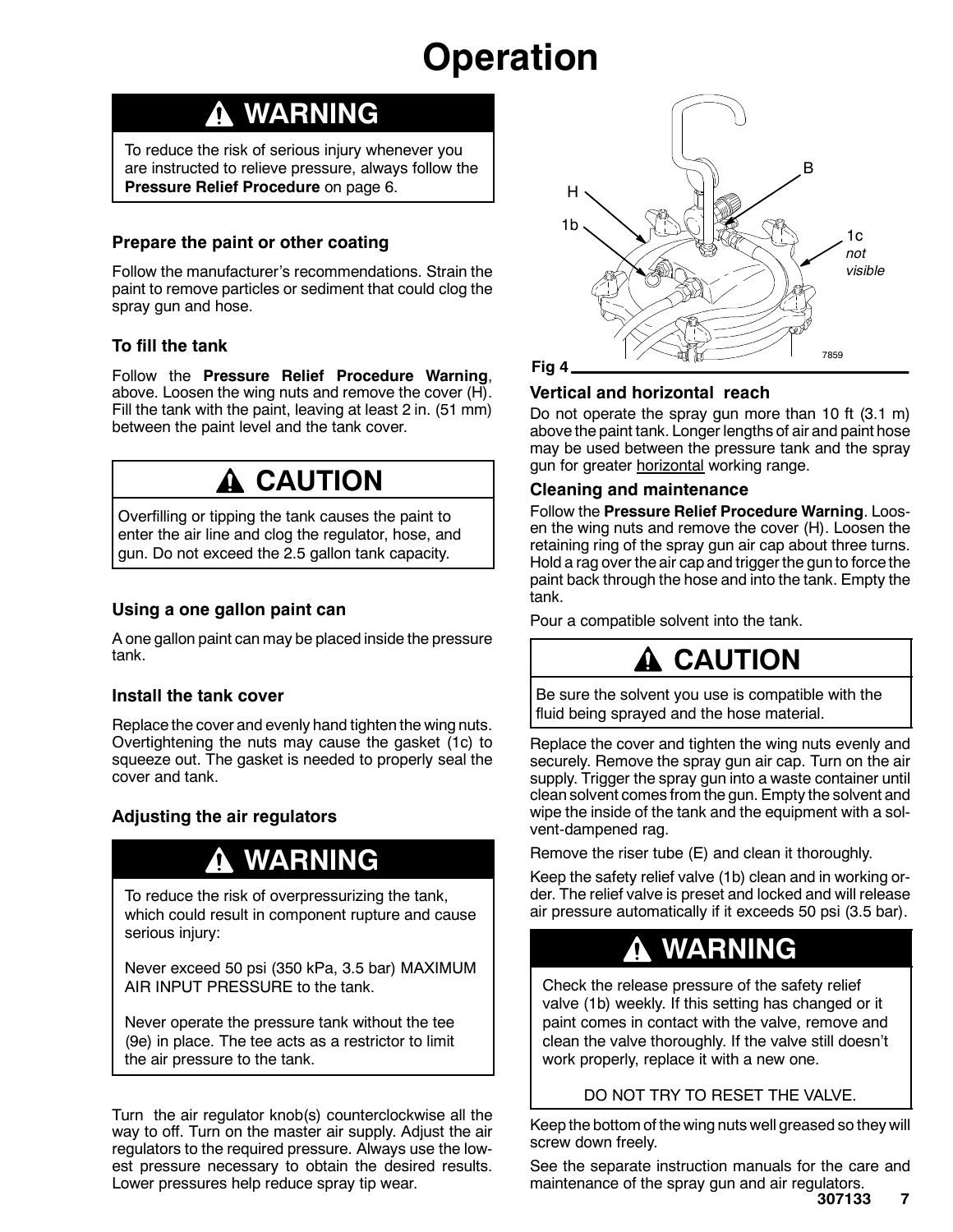# **Parts**



**Basic Pressure Tank with Single Regulator** Includes items 1-9

### **Model 223833 with Dual Regulators**

Includes items 1-12, 16

| Ref<br>No. | Part No. | <b>Description</b>                                          |  |
|------------|----------|-------------------------------------------------------------|--|
|            | 176462   | <b>BARE PRESSURE TANK</b><br>Includes items 1a-1c           |  |
| 1a         | 110399   | <b>TANK LINER, low-density</b><br>polyethylene (not shown); |  |
|            | 112077   | Package of 5                                                |  |
|            | 112078   | Package of 25                                               |  |
| 1b         | 103996   | VALVE, safety relief; 50 psi (3.5 bar) 1                    |  |
| 1c         | 244953   | GASKET, cover, polyethylene                                 |  |
|            |          | $(\text{pkg of } 3)$                                        |  |

| utv |
|-----|
|     |
|     |
|     |
|     |
|     |
|     |
|     |
|     |
|     |
|     |
|     |
|     |

7860 rev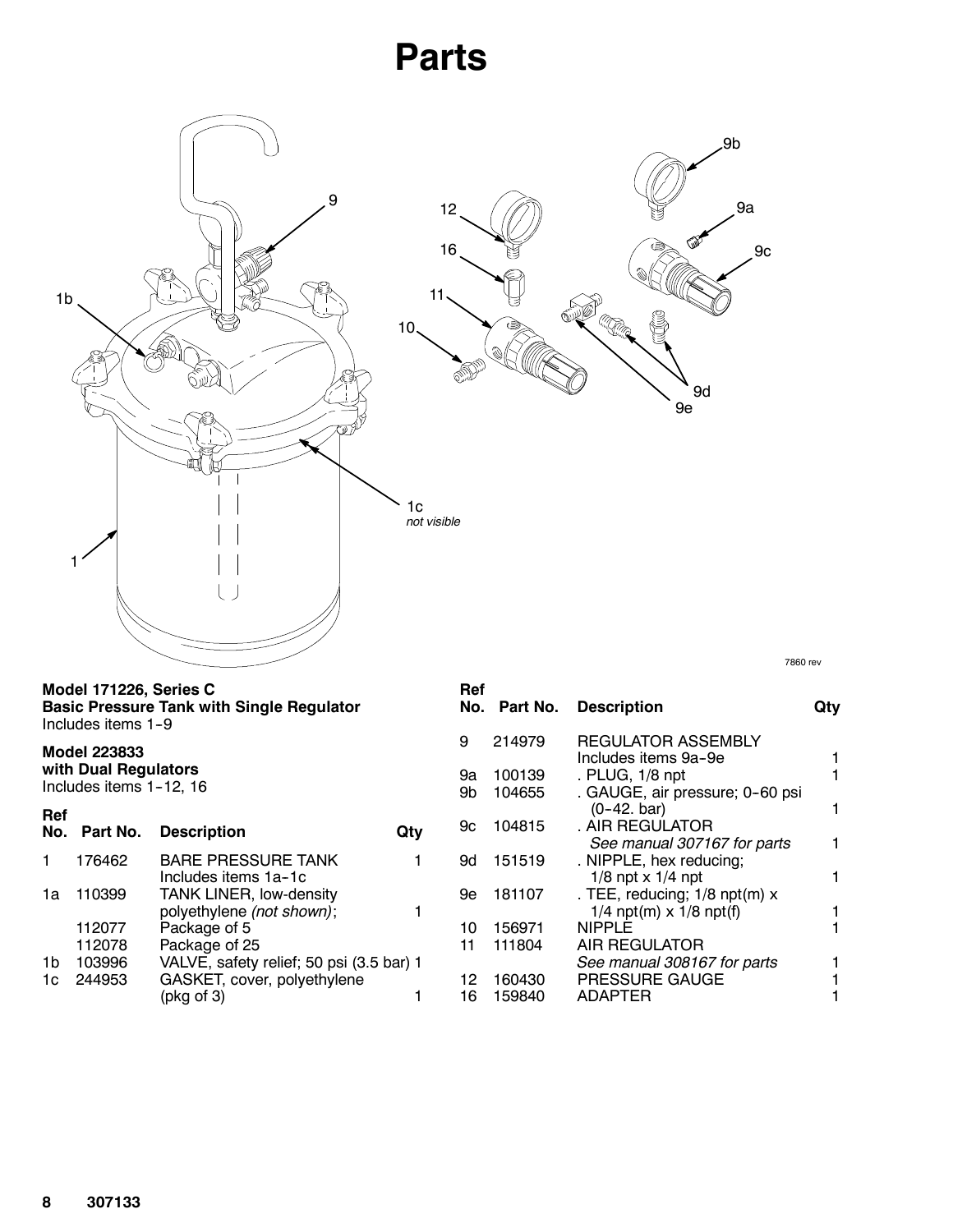# **Technical Data**

| Fluid outlet size $\dots\dots\dots\dots\dots\dots\dots\dots\dots\dots\dots\dots\dots\dots$ 3/8 npsm(m) |  |
|--------------------------------------------------------------------------------------------------------|--|
|                                                                                                        |  |
|                                                                                                        |  |
|                                                                                                        |  |
|                                                                                                        |  |
| Wetted parts  Aluminum, brass, steel, buna-n, polyethylene                                             |  |